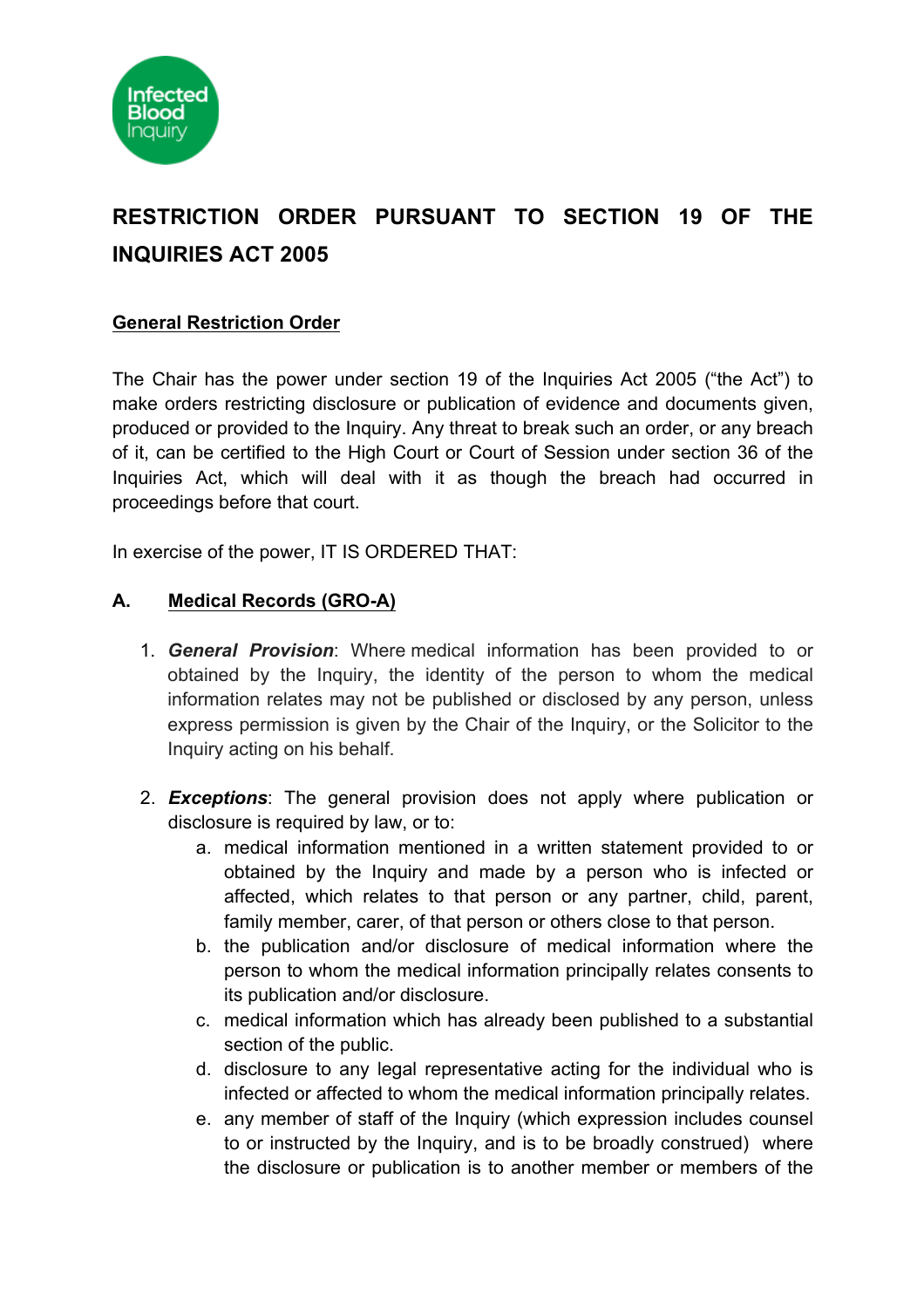staff of the Inquiry, or to an expert to the Inquiry, or to any person carrying out processing of information on behalf of the Inquiry whilst and only whilst doing so, and is for the purposes of the Inquiry.

## **B. Anonymity Order (GRO-B)**

- 3. *General Provision*: The maker of any written statement or other document disclosed or published by the Inquiry which is marked "Anonymous" is granted anonymity. The name and address of the witness and any other identifying information that is redacted in the witness's written statement cannot be disclosed or published in any form, whether oral, written or electronic, or in any other way, unless express permission is given by the Chair of the Inquiry, or the Solicitor to the Inquiry acting on his behalf.
- 4. *Exception:* In accordance with paragraph 19 of Infected Blood Inquiry Statement of Approach - Anonymity and Redaction, where the written statement of the witness granted anonymity contains criticism of another person or organisation, the identity of the witness and the nature of the criticism may be disclosed to the person or organisation being criticised subject to any application to prevent disclosure made under paragraph 19. Anyone to whom information is disclosed in this way must keep it confidential and not disclose it to any other person, without the express permission of the Chair of the Inquiry, or the Solicitor to the Inquiry acting on his behalf
- 5. A confidential schedule of witnesses to whom this Order relates will be maintained by the Inquiry.
- 6. Any person who has applied and has been determined to fall within this Order may apply to the Chair of the Inquiry to amend (remove and/or vary) their anonymity at any time.

# **C. Personal Information (GRO-C)**

7. Pursuant to section 19(3)(a) and (b) of the Act, personal information may be redacted from evidence and documents in compliance with the Human Rights Act 1998 and data protection obligations, and where the Inquiry Chair considers it to be conducive to the Inquiry fulfilling its Terms of Reference or to be necessary in the public interest.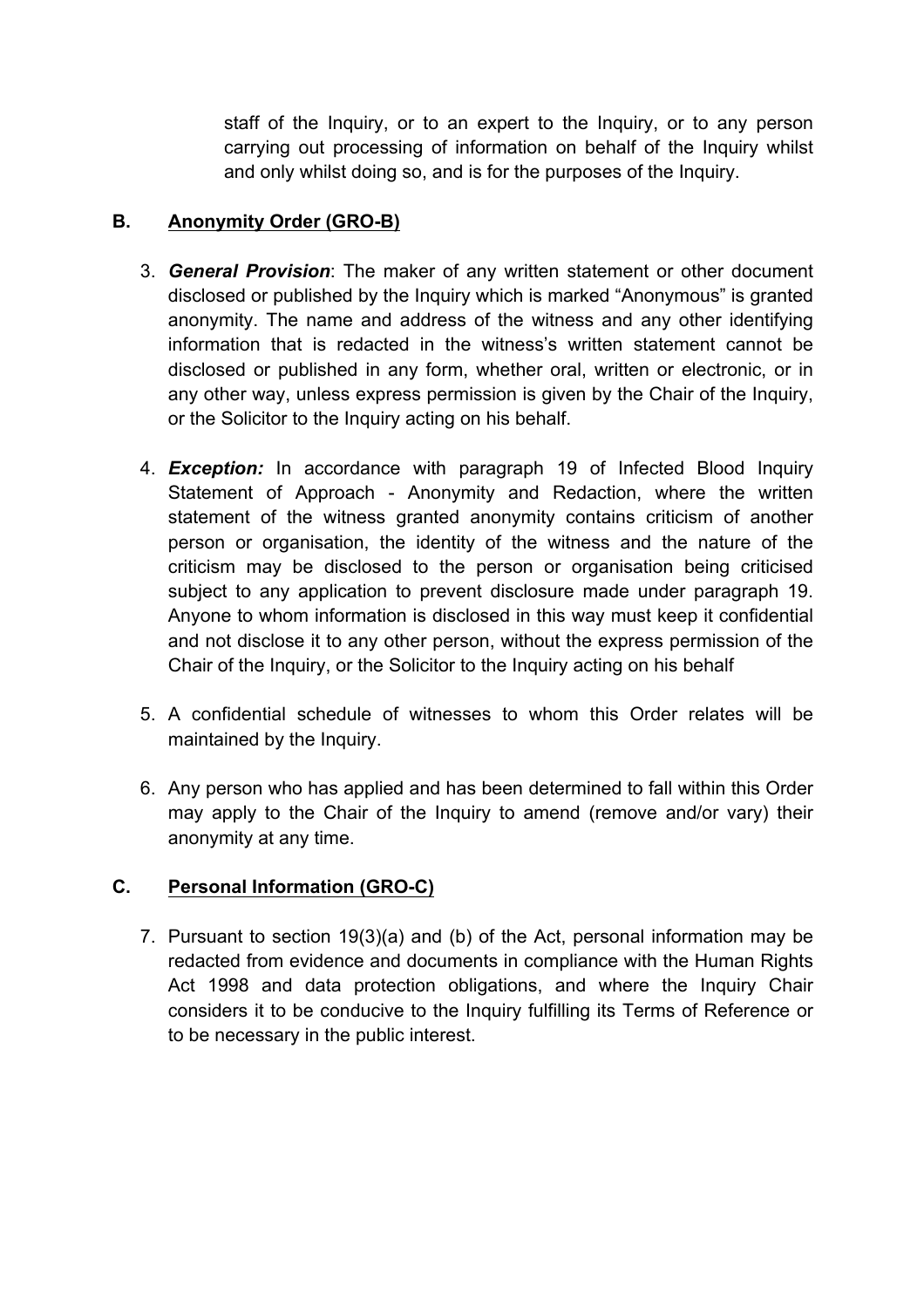## **D. Efficiency and Effectiveness of the Inquiry (GRO-D)**

8. Pursuant to section 19(3)(b) of the Act, and having regard to section 19(4)(d), information may be redacted from evidence and documents where the Chair considers it to be conducive to the Inquiry fulfilling its Terms of Reference or to be necessary in the public interest, having regard in particular to the extent to which not imposing the restriction would cause delay or impair the efficiency or effectiveness of the Inquiry, or would otherwise result in additional cost.

### **E. Requests and Notices**

9. *General Provision:* Where the Inquiry issues a request pursuant to Rule 9 of the Inquiry Rules 2006 or issues a notice pursuant to section 21 of the Inquiries Act 2005, the person to whom the request or notice is addressed must keep confidential any information and documents included within the request or notice and must not disclose that information and those documents to any other person unless express permission is given by the Chair of the Inquiry, or the Solicitor to the Inquiry acting on his behalf.

## 10.*Exceptions*: the general provision does not apply where:

a. disclosure is required by law;

b. disclosure is for the purpose of obtaining legal or other professional advice in connection with the request or notice and, in such circumstances, it is incumbent on the person to whom the request or notice is addressed to ensure that their professional advisor(s) agree(s) to keep the information confidential before the information and documents are shared;

c. the information and documents have already been published to a substantial section of the public.

# **F. Written statements containing criticism**

11.*General Provision*: Where a written statement provided to the Inquiry contains criticism of a named person or organisation, the witness' written statement may be disclosed to the person or organisation criticised for the purpose of obtaining their response to the criticism raised. Anyone to whom information is disclosed in this way must keep it confidential and it must not be disclosed to any other person unless express permission is given by the Chair of the Inquiry, or the Solicitor to the Inquiry acting on his behalf.

### 12.*Exceptions*: the general provision does not apply where:

a. disclosure is required by law;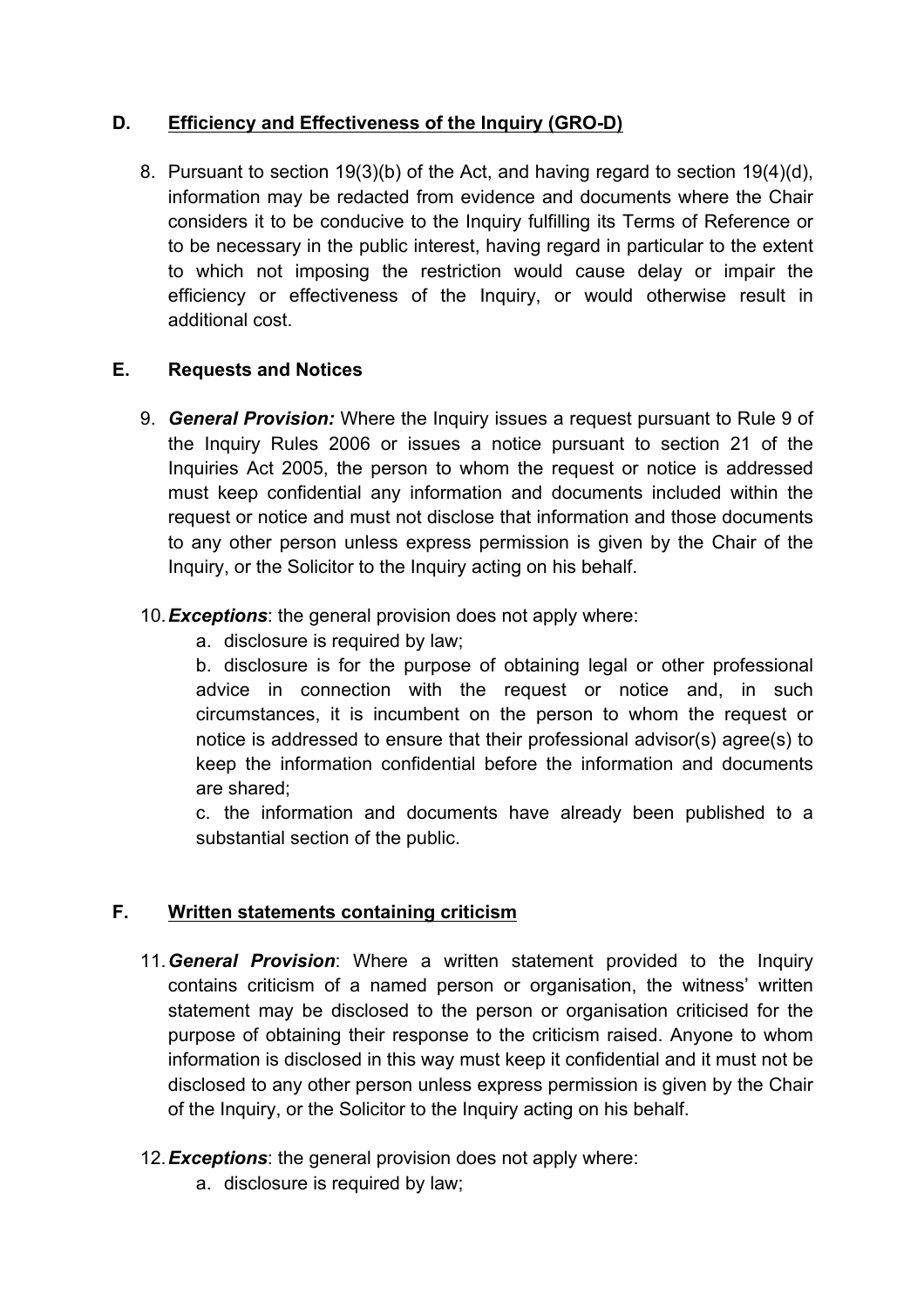b. disclosure is for the purpose of obtaining legal or other professional advice in connection with the criticism and, in such circumstances, it is incumbent on the person criticised to ensure that their professional advisor(s) agree(s) to keep the information confidential before the information is shared;

c. the information has already been published to a substantial section of the public.

## **G. Redacted Evidence and Documents**

- 13.*General Provision:* Where any evidence or documents that are published or disclosed by the Inquiry appear to have been redacted for whatever reason, either pursuant to a restriction order or to exclude information not relevant to the Inquiry's Terms of Reference, no person may reveal what has been redacted to any other person by any means whatsoever unless permitted in respect of any redaction to do so by the Chair of the Inquiry or by the Solicitor to the Inquiry acting on his behalf.
- 14.*Exceptions*: The general provision does not apply where publication or disclosure is required by law, or to:
	- a. the person who gave, produced or provided the evidence or document to the Inquiry, other than while giving oral evidence at an Inquiry hearing.
	- b. any member of staff of the Inquiry (which expression includes counsel to or instructed by the Inquiry, and is to be broadly construed) where the disclosure or publication is to another member or members of the staff of the Inquiry, or to an expert to the Inquiry, or to any person carrying out processing of information on behalf of the Inquiry whilst and only whilst doing so, and is for the purposes of the Inquiry.

### **H. General**

- 15.Redactions applied in accordance with this Order will be signified and overwritten with the prefix GRO-A, GRO-B, GRO-C, or GRO-D, as applicable.
- 16.This Order remains in force for the duration of the Inquiry and at all times thereafter, unless otherwise ordered.
- 17.The Chair of the Inquiry may vary or revoke this Order by making a further order during the course of the Inquiry.